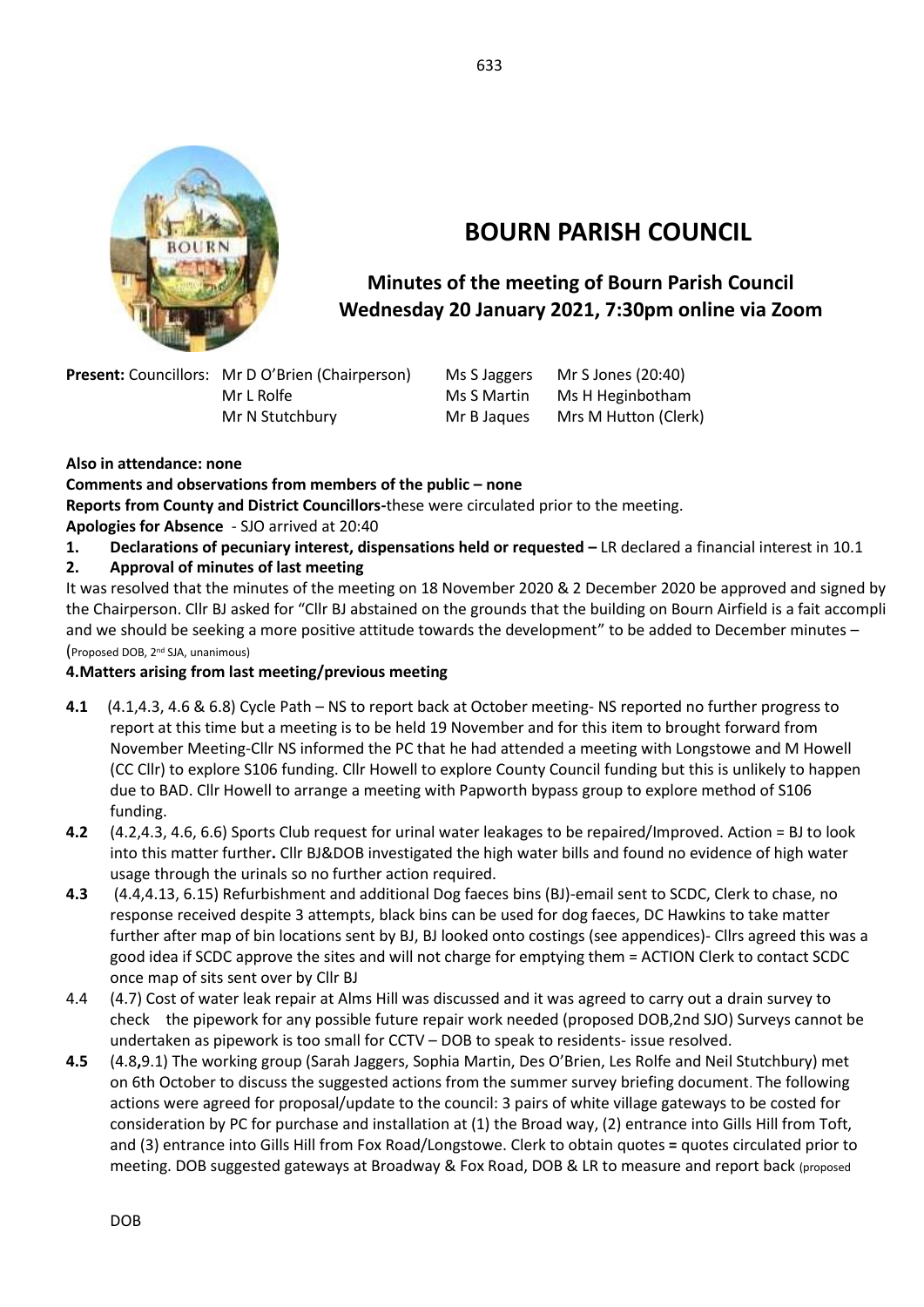SJO, 2<sup>nd</sup> BJ) – Cllrs DOB & LR took measurements, Highways have confirmed that dragons teeth is acceptable after the 30mph sign although a red strip would be needed**. Proposal= leave 30mph sign and insert dragons**  teeth inside sign up to new gate (cost of gate £600/£700), Highways to confirm cost of dragons teeth. **ACTION= Cllr LR to put costings together for February meeting (proposed DOB, 2nd BJ)**

- **4.6** (4.9, 9.2) LHI Application **–** DOB confirmed application has been submitted and will speak with James Toombs at meeting on 3rd November. DOB to report back at November meeting – DOB reported that the meeting took place, various types of speed bumps were discussed, JT to guide PC on which type after next meeting – Cllr DOB discussed platforms (road bumps (cushions)) and it was agreed they should be installed on Alms Hill just before the Indian restaurant. Cllr DOB meeting with J Toombs on  $8<sup>th</sup>$  Feb – decision due in March.
- **4.7** (4.11,9.7) Update on replacement streetlighting LR reported that due to the pandemic, lamp bulb installations have been moved to November as not enough lampposts. MVAS can then be moved around the village as necessary once work has been completed. SJO reported that 3 options for lampposts have been circulated to residents at Caxton End, update to be given at January meeting – Cllr LR confirmed street lighting being replaced and once completed the MVAS can be installed.

#### **5.Finance, procedure & risk assessment including considering any urgent work required due to health & safety or risk. 5.1**– **Financial report & payment of invoices** –

|                          | Payments List - January 2021          |                             |            |            |              |
|--------------------------|---------------------------------------|-----------------------------|------------|------------|--------------|
| <b>Date</b>              | <b>Supplier</b>                       | <b>Description</b>          | <b>Net</b> | <b>VAT</b> | <b>Total</b> |
| 04/01/21                 | Cambridge Water                       | Water & sewerage            | 685.94     | 0.00       | 685.94       |
| 12/01/21                 | Opus Energy                           | Electricity standing chg    | 9.63       | 0.48       | 10.11        |
| 20/01/21                 | Acacia Tree Surgery Ltd               | Tree works                  | 1275.00    | 255.00     | 1530.00      |
| 20/01/21                 | Yowly                                 | Website Qtrly charge        | 140.00     | 0.00       | 140.00       |
| 05/12/20                 | <b>HMRC</b>                           | Employers tax & NI          | 69.40      | 0.00       | 69.40        |
| 05/11/20                 | <b>HMRC</b>                           | Employers tax & NI          | 147.25     | 0.00       | 147.25       |
| 05/10/20                 | <b>HMRC</b>                           | Employers tax & NI          | 104.04     | 0.00       | 104.04       |
| 29/01/21                 | Michele Hutton                        | January salary              | 668.12     | 0.00       | 668.12       |
|                          |                                       |                             | 3099.38    | 255.48     | 3354.86      |
|                          | <b>Invoices Paid between meetings</b> |                             |            |            |              |
| <b>Date</b>              | <b>Supplier</b>                       | <b>Description</b>          | <b>Net</b> | <b>VAT</b> | <b>Total</b> |
| 12/12/20                 | Opus Energy                           | Electricity standing chg    | 9.28       | 0.47       | 9.75         |
| 14/12/20                 | <b>Viking Direct</b>                  | Stationery                  | 28.35      | 5.67       | 34.02        |
| 04/12/20                 | <b>Viking Direct</b>                  | Stationery                  | 58.96      | 11.79      | 70.75        |
| 15/12/20                 | <b>SJT Electrical</b>                 | Pavilion electrical repair  | 21.89      | 0.00       | 21.89        |
| 21/12/20                 | <b>SWALEC</b>                         | Pavilion electricity charge | 23.82      | 1.19       | 25.01        |
| 21/12/20                 | <b>SWALEC</b>                         | Pavilion electricity charge | 90.33      | 4.51       | 94.84        |
| 29/12/20                 | <b>O2</b>                             | Clerk's mobile phone        | 23.15      | 4.63       | 27.78        |
|                          |                                       |                             | 255.78     | 28.26      | 284.04       |
| <b>Receipts Received</b> |                                       |                             |            |            |              |
| <b>Date</b>              | <b>Supplier</b>                       | <b>Description</b>          | <b>Net</b> | <b>VAT</b> | <b>Total</b> |
| 10/12/20                 | <b>Bourn Sports Club</b>              | Pavilion electricity charge | 79.54      | 0.00       | 79.54        |
|                          |                                       |                             | 79.54      | 0.00       | 79.54        |

**The financial report was accepted, and payment of invoices was approved (proposed LR 2 nd BJ)**

**5.2– Any matter which is urgent due to H&S and/or use of delegated powers between meetings** none **6. East/West Rail Route (EWR) – -** Cambridge Approaches, CamBed Rail and Cambourne Parish Council are lobbying for the proposed Cambourne station (currently earmarked for the area around North Caxton) to be sited North of Cambourne adjacent to the A428.- Cllr DOB confirmed Cambourne PC supported the North station option which will go into North Cambridge station. The proposals are a.) South Cambourne/Caxton across Broadway and through villages to South Cambridge. b.) North Cambourne to North Cambridge via Northstowe. Cllr NS confirmed Eversden PC supported option b.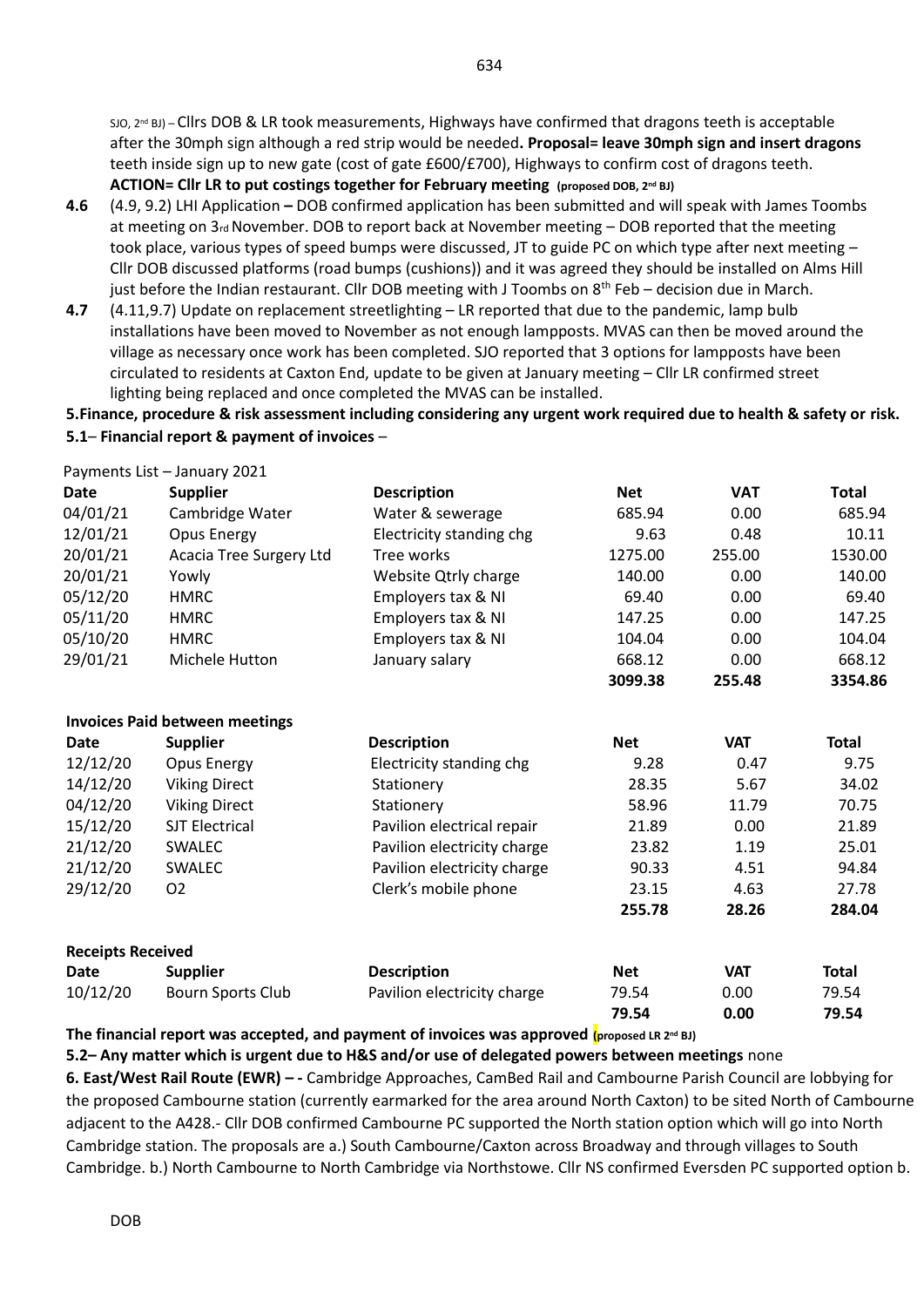Bourn PC proposed that EWR assess a north northerly route into Cambridge North on the same level and to the same extent as they are looking at the current route E. This was unanimously agreed– updates are on website.

**7. Bourn Airfield Development (BAD) -** The latest alteration to the existing planning application S/3440/18/OL seeks to permit the building of 500 of the 3500 houses before a decision has been reached on when, if ever, an A428 HQPT system in delivered. Bourn Parish Council need to decide how we want to respond to this alteration to the planning application. DOB informed the PC that the application has been amended for 500 houses to be occupied before any transport link completed and claiming from their survey reports that they will continue to build the 3500 properties. The main objection is that ahigh quality transport link is needed to be in place before the 3500 properties are built. DOB to speak to DC Hawkins next week and would like a meeting with Planning Cabinet members, SHJA invited to meeting, DOB to send details over. DOB waiting for a response from Mike Huntingdon and if decision needed a meeting of the planning group will be convened. SJO to convene a coalition meeting to be carried forward to January meeting – DOB attending meeting next Monday – Cllr DOB confirmed that there is a planning committee meeting 19th February.

#### **8. Reports on the progress of ongoing projects/issues**

**8.1 Parish Council website** (SJA, LR,NS) - Website update re auto notifications (NS) – Cllr NS have met with Yowly to implement a sign-on feature so residents can choose to be alerted to news updates on Bourn website. The cost is £250. (proposed DOB, 2nd NS, unanimous)

#### **9. Members requested subjects for discussion.**

**9.1** Agree Budget for 2021/2022 – see separate report – Budget was agreed with an increase of 7% on 2019/2020 budget. Insurance for next year to be reviewed in September in time for renewal. (proposed LR, 2<sup>nd</sup> BJ)

**9.2** Speedwatch & MVAS signs & PHFI Fox Road 30mph alterations (LR)-Cllr LR confirmed speed watch suspended due to Covid 19. Residents are asked to notify Council if they notice MVAS not working.

**9.3** Footpaths & kissing gate maintenance (DOB)- Cllr NS confirmed the removal of a fallen tree, Cllr DOB thanked NS & B Fryer for removing tree and freeing up the gate.

**9.4** Rubbish Amnesty (BJ) – this item to be discussed at March meeting.

**9.5** Pollution, Luton Airport change of flight stacking (HH) – Cllr DOB suggested a consultation link on Bourn PC website, Cllr SJO to investigate further and report back.

**9.6** Telephone Box on Broadway renovation (defibrillator?) (NS) – Cllr NS requested the refurbishment of the phone box to convert it into a communal facility and to install a defibrillator. Cost of £2500 agreed (proposed DOB, 2<sup>nd</sup> LR)

**9.7** Fence repairs (BJ) – Cllr BJ & F Haxton have agreed the fencing specification and to remove the goalposts (proposed DOB, 2 nd LR) **ACTION = Clerk to obtain quotes**

**9.8** Drainage Issues at Alms Hill (DOB) – Bourn PC to look into setting up a flood group to deal with these issues.

**10. Correspondence/communications received –** none received.

#### **10. Correspondence/communications received.**

**10.1** Merrybourn Club grant application – application approved.

**10.2** Bourn School Association grant application – application refused as amount requested is larger than PC is allowed by law to approve.

**10.3** Bourn Golf Club Juniors grant application – application refused as all members are not Bourn residents.

**11. Planning and tree work applications and any related matters**

#### **11.1 Planning applications**

**11**.**1.1** 20/04644/HFUL, Davids Lodge Old North Road Bourn, First floor extension to bungalow and garage extension to create storage space. - No Comment

**11.1.2** 20/05129/FUL, Chapmans Farm Alms Hill Bourn CB23 2SZ, Conversion of agricultural building to 3 No. dwellings and associated work -Objection raised as in a conservation area/parking inadequate/street view undesirable.

**11.1.3** S/3440/18/OL, Bourn Airfield St Neots Road Bourn Cambridge CB23 2TQ, See Point 7

#### **11.2 Tree works applications.**

**11.2.1**21/0014/TTPO, 30 Riddy Lane Bourn CB23 2SP, TPO 0005 (1973) A113: T1 Field Maple - Reduce the height to 8m above ground level. (Reason - To remove weight and wind sail effect as a limb split out and wrote off a neighbour's car